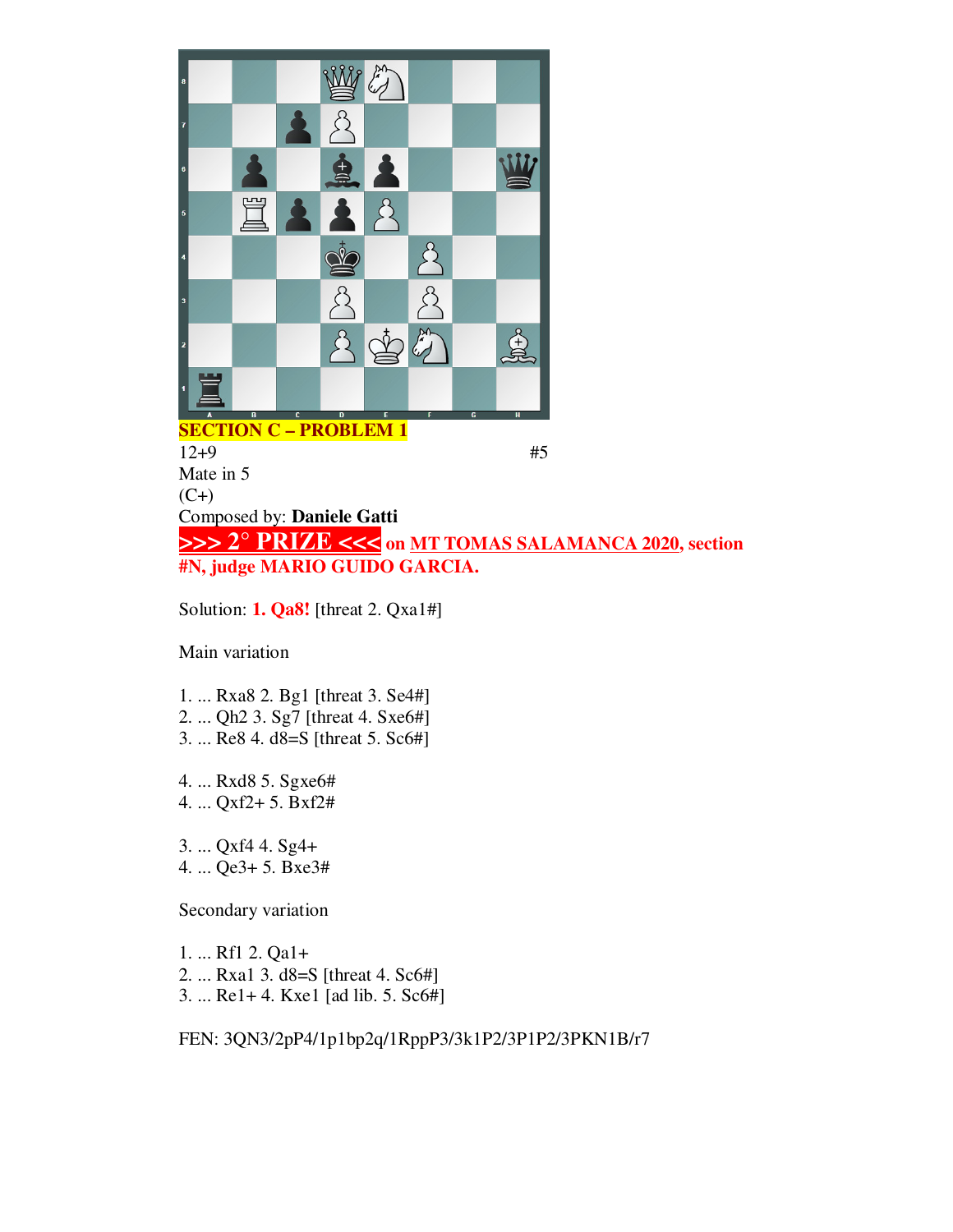

 $9+8$  #6 Mate in 6  $(C+)$ Composed by: **Daniele Gatti Published on SINFONIE SCACCHISTICHE (2021) Waiting for verdict.**

Try: **1. Kd2?** [threat 2. Rf1 [ad lib. 3. Rf5#]

1. ... Sd3 2. Rf1 [threat 3. Rf5#] 2. ... Sf4 3. exf4+ 3. ... Kd4 4. Rc1 [zugzwang] 4. ... e3+ 5. Ke2 [zugzwang]

But 1. ... Se2!

Try: **1. O-O?** [ad lib. 2. Rf5#] But 1. ... Se2+!

Try: **1. Rh8?** [ad lib. 2. Rf8 [ad lib. 3. Rf5#] But 1. ... Sd3+!

Solution: **1. Rf1!** [threat 2. Rf5#]

1. ... Sd3+ 2. Kd2! [threat 3. Rf5#] 2. ... Sf4 3. exf4+ 3. ... Kd4 4. Rc1 [zugzwang] 4. ... e3+ 5. Ke2 [zugzwang] 5. ... Ke4 6. Rc4#

*(2. ... Ke2? Sf4+! 3. exf4+ Kd4 4. Rc1 e3!* [Refutes] *No waiting moves for White)*

FEN: 8/2p1N1p1/2Pp2P1/3Pk1P1/1p2p3/1p2P3/1P6/2n1K2R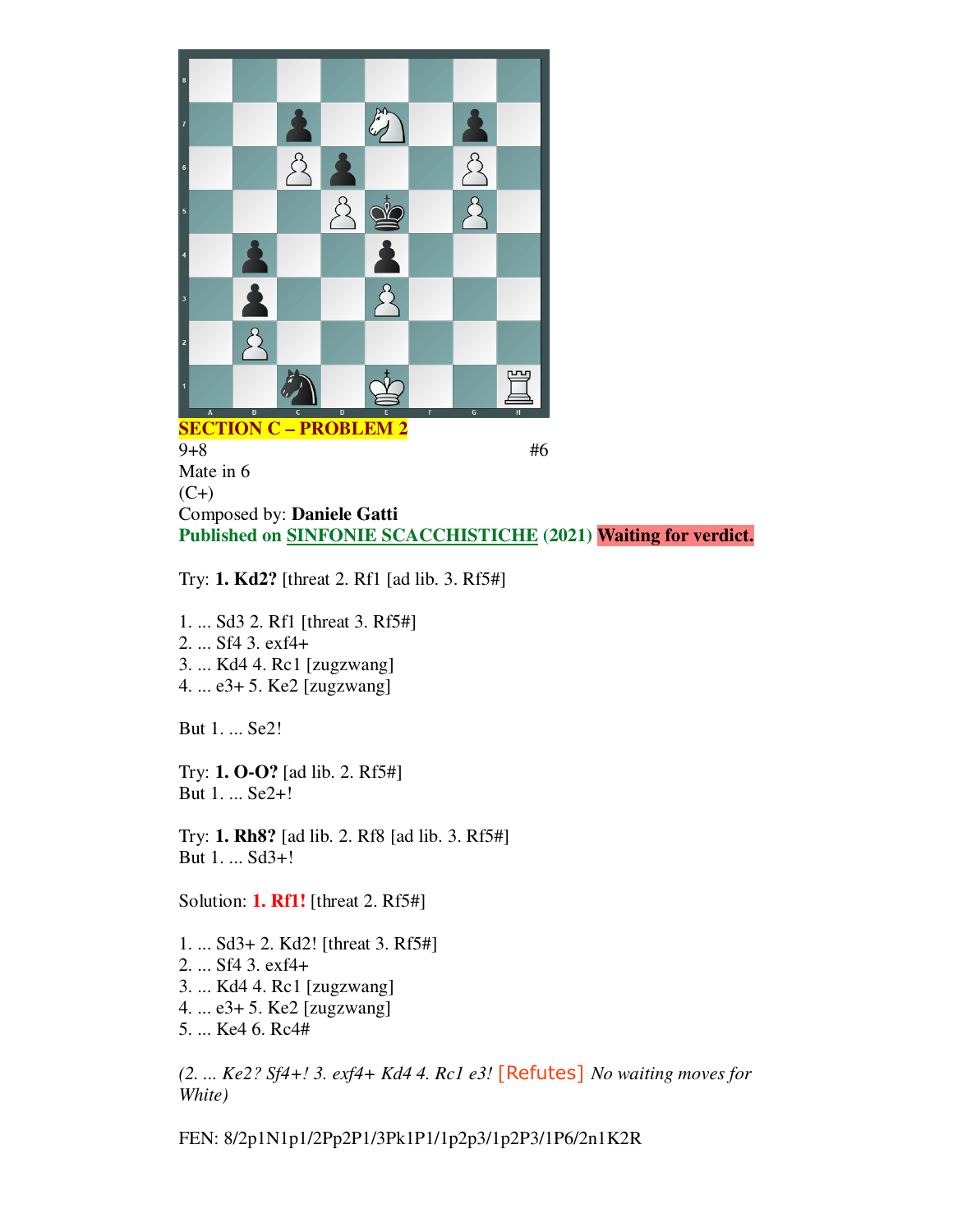

**SECTION C – PROBLEM 3**  $4+5$  #7 Mate in 7  $(C+)$ Composed by: **Daniele Gatti Published on GAUDIUM (2019)**

Solution: **1. a7!** [threat 2. a8=Q+ Sc6 3. Qxc6#]

1. ... Sc6 2. a8=R! [threat 3. Ra1#] *(2. a8=Q?* (= stalemate)*)*

- 2. ... Sa5 3. Kc3 [zugzwang] 3. ... Sb3 4. Bxh4 [zugzwang] 4. ... Kg1 5. Rg8+
- 5. ... Kh1 6. Sd1 [ad lib. 7. Sf2# [pure mate]]

FEN: 1n6/8/P7/8/7p/4N2p/3K1B1p/7k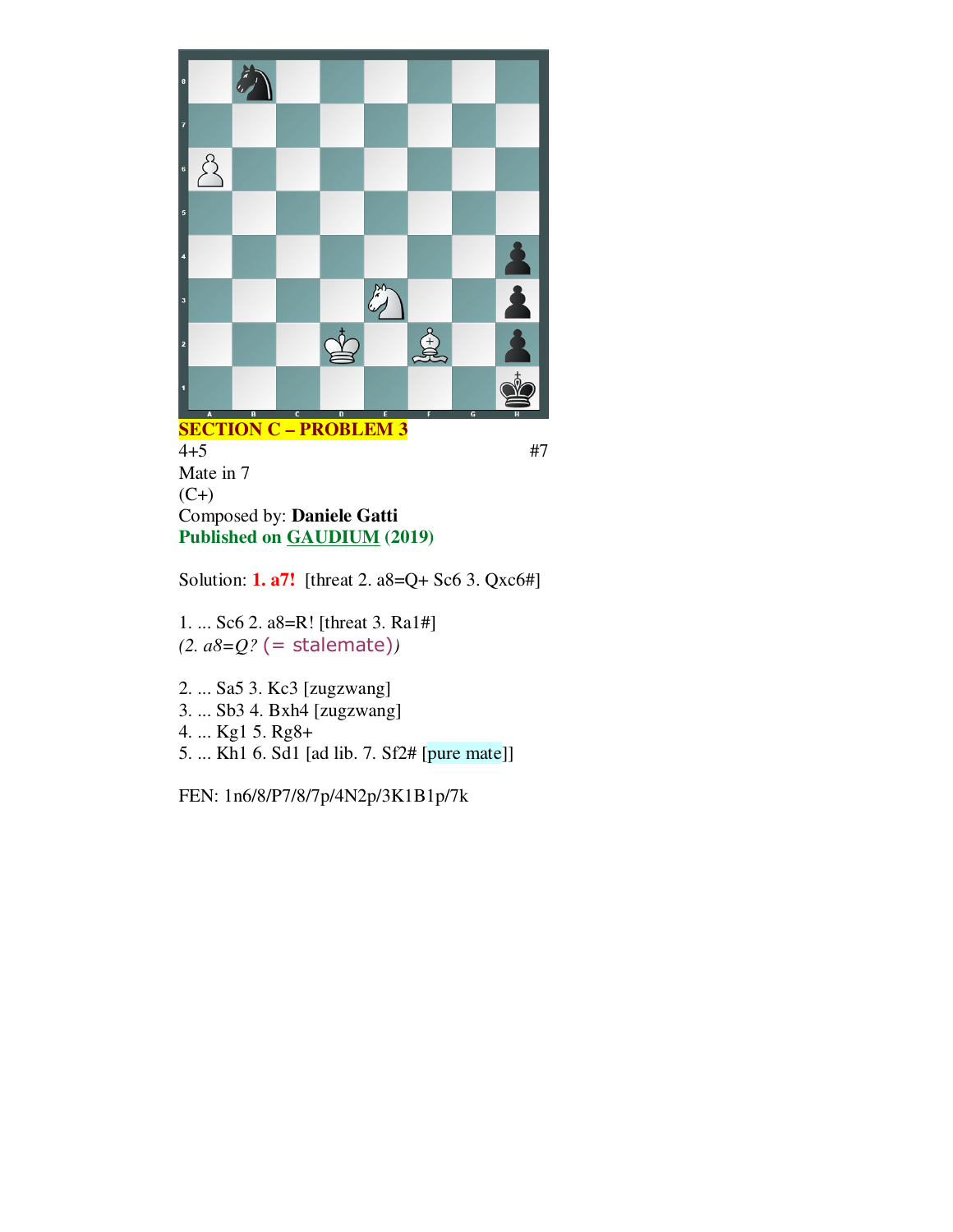

 $8+6$  #8 Mate in 8  $(C+)$ Composed by: **Daniele Gatti HONORABLE MENTION on MT TOMAS SALAMANCA 2020, section #N, judge MARIO GUIDO GARCIA.**

Solution: **1. Qd1!** [threat 2. Qxe2 [threat 3. Rxe8#]]

1. ... Qe7! 2. Qh1 [threat 3. Qh7+ Kf8 4. Qh8#] *(2. Qd5+? Kf8!* [Refutes]*)*

2. ... Qe2 3. Qd5+ 3. ... Kh8 4. Qd1! 4. ... Qe4 5. Qh1+! *(4. ... Qe7? 5. Qh1+ Kg8 6. Qh7+ Kf8 7. Qh8#)*

5. ... Kg8 6. Qxe4 [threat 7. Rxe8#] 6. ... Bb4 7. Qxe8+ 7. ... Bf8 8. Qxf8#

FEN: R3n1k1/6p1/6P1/5P2/2p2P2/2b5/K1P1qP2/2Q5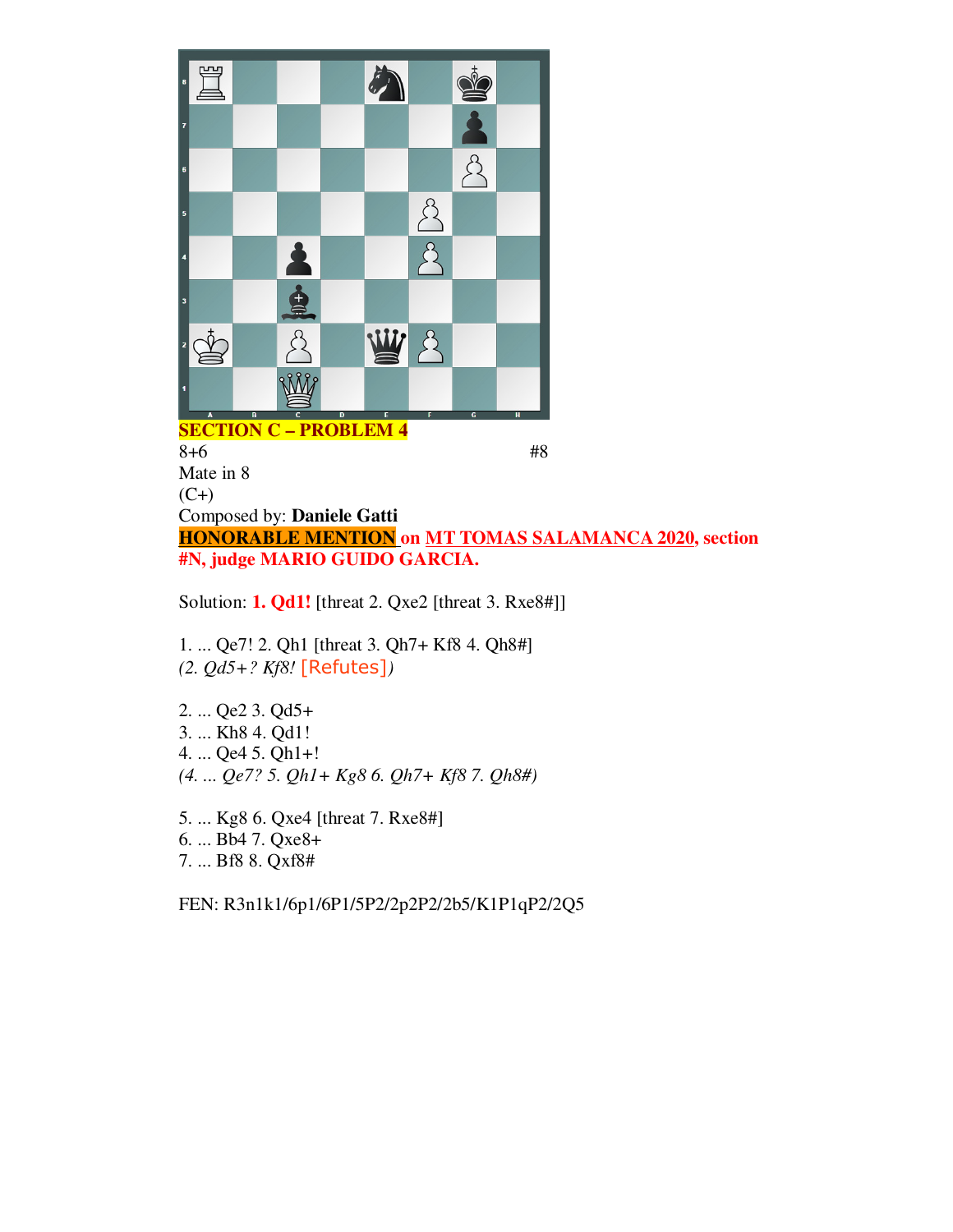

## **SECTION C – PROBLEM 5**

10+9 #17 Mate in 17 (**C+** - Tested with Gustav 4.1d with **Brute Force**) Composed by: **Daniele Gatti Published on PROBLEEMBLAD (2019) Waiting for verdict.**

Solution: **1. Sf6+!**

- 1. ... Kh6 2. g8=S+ 2. ... Kg6 3. f8=S+ 3. ... Kg7 4. e8=S+ 4. ... Kxf8 5. e7+ 5. ... Kf7 6. Sd6+ 6. ... Kg7 7. Sf5+ 7. ... Kg6 8. e8=Q+ 8. ... Sf7 9. Sge7+ 9. ... Kxf6 10. e5+ 10. ... Kxe5 11. Bxc7+ 11. ... Kf6 12. Sg8+ 12. ... Kg6 13. Sfe7+ 13. ... Kg7 14. Be5+ 14. ... Sxe5 15. Sf5+
- 15. ... Kh8 16. Qxe5+
- 16. ... Kxg8 17. Qg7# [model mate]

FEN: rB4Nn/2rpPPPp/4P3/1p1P2pk/4P3/3P2K1/8/3q4